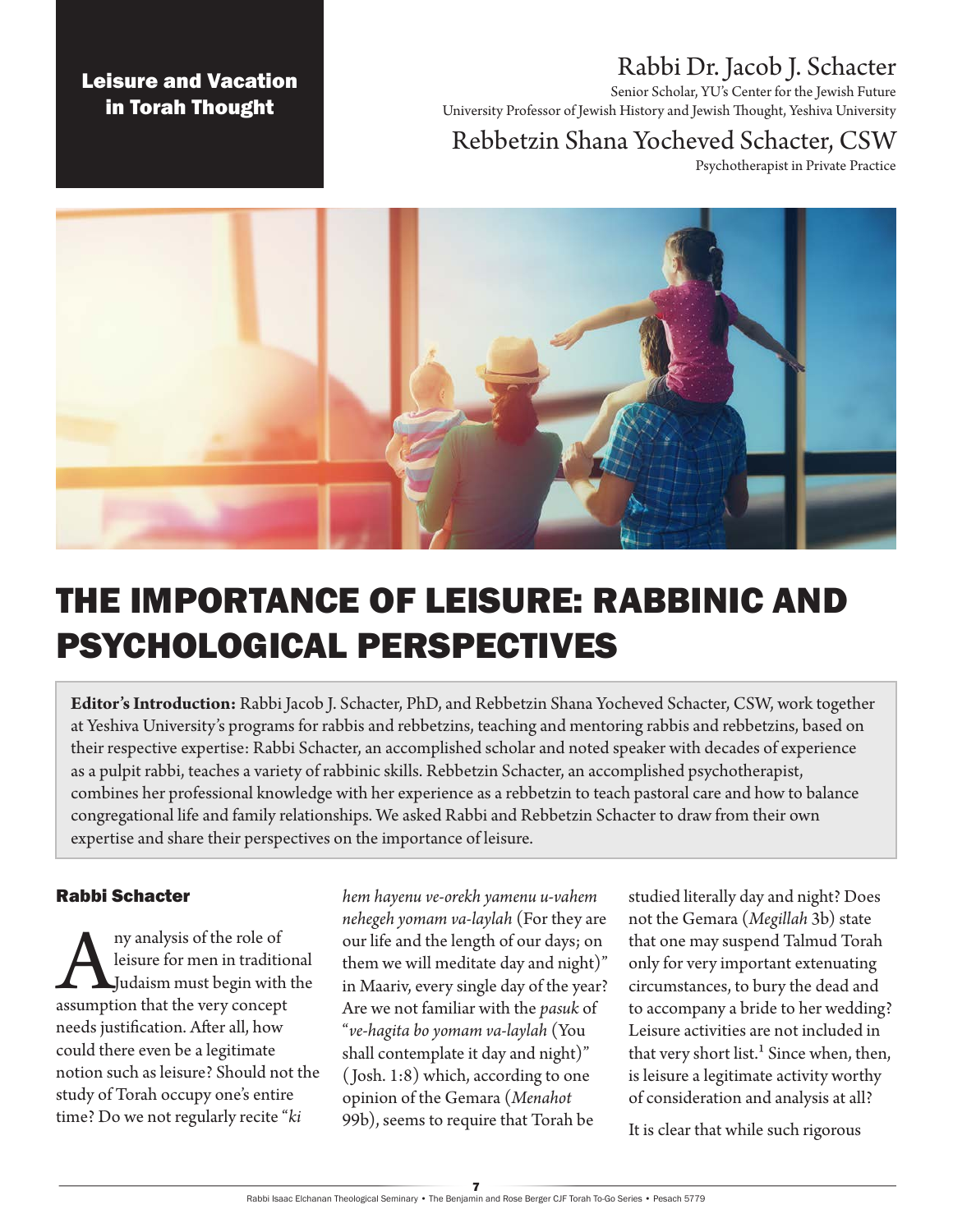single-minded devotion may be aspirational, it is not practical. First, there is almost no one whose life revolves exclusively around fulltime Torah study to the exclusion of anything else. It is manifestly obvious that, practically speaking, the vast majority of men do engage in other sorts of activities. But this is not only a *bidi'eved* reality, it is also a *lekhathila* one as well. Rabbinic sources already reject a requirement to study Torah day and night to the exclusion of doing anything else.<sup>2</sup> Furthermore, total focus on Torah study, or any other purely intellectual endeavor, is unhealthy and a recipe for diminishing returns; it is simply counterproductive. In a talk delivered in his yeshiva in Radin in 1903, Rabbi Yisrael Meir Hakohen (the Hafez Hayyim) exhorted his students to care for their bodies, and not to learn too much, which, he feared, may weaken them and cause them to fall ill. "Therefore, it is necessary to rest and refresh and breathe clear air," he told them. He recommended taking a walk in the evening or resting at home and, where possible, to go swimming "in order to strengthen the body." He continued, "Too much diligence (*hatmadah*) is the design of the evil inclination (*azat ha-yezer*)" because it will lead one to cease Torah study entirely.<sup>3</sup> Furthermore, the biblical command of "*Ve-nishmartem me'od le-nafshotekhem* (You shall greatly beware for your souls)" (Deut. 4:15) is recognized to be an obligation to care for one's physical health and well-being and it is self-understood that such a focus demands time for rest and relaxation.⁴ In addition, for women whose obligation of Talmud Torah is more muted, $5$  the issue of leisure is certainly relevant and important.

And so the issue is not whether to engage in leisure at all but the kind of leisure activities in which to engage. Clearly the choice of venue is significant. In a responsum written in 1967, Rabbi Moshe Feinstein railed against those even otherwise observant Jews who spend their vacations and Jewish holidays in hotels that feature public Sabbath desecration, even where the kashrut may be beyond reproach.<sup>6</sup> And in a 1980 responsum, Rabbi Feinstein underscored the importance of maintaining regular times for Torah study and proper standards of modesty (*zni'ut*) "even when one is seeking physical rest."

But what kinds of activities are appropriate? Most obvious is walking outdoors. The Rambam's recipe for cultivating love and fear of God is well known:

והיאך היא הדרך לאהבתו ויראתו בשעה שיתבונן האדם במעשיו וברואיו הנפלאים הגדולים ויראה מהן חכמתו שאין לה ערך ולא קץ מיד הוא אוהב ומשבח ומפאר ומתאוה תאוה גדולה לידע השם הגדול כמו שאמר דוד צמאה נפשי לאלהים לא-ל חי.

*What is the path [to achieve] love and fear of Him? When a person contemplates His wondrous great deeds and creations and from them elicits His infinite wisdom that has no price and no end, he will immediately love, praise, and glorify [Him], and yearn with tremendous desire to know [God's] great name, as David stated: "My soul thirsts for the Lord, for the living God" (Ps. 42:3).*⁸

For the Rambam, contemplating God's creations through engaging with the natural world, achieved most directly by physically encountering it in the great outdoors, has infinite value.

This point was made most sharply

by Rabbi Joseph B. Soloveitchik. A transcript of a talk he delivered includes the following:

*A man wakes at dawn and sees the sun rising or goes out at sunset and sees the fiery clouds which drape the horizon in the twilight of a weekday at dusk . . . must see in the splendor of sunrise and sunset, in this wondrous cosmic regularity, a reflection of the glory of God . . .*

*In nature as a whole . . . the primeval will of the master of the Universe is reflected. A man goes outdoors on a fair summer's day and sees the whole world blossoming; that man comes "to know" that there exists a Primary Being Who is the originator of all that is; in every budding flower, in every rose opening its petals, in each ray of light and in every drop of rain — "to know that there is a Primary being and that He is the Originator of all that is.*⁹

This awareness — and appreciation — cannot be achieved at home, even by looking out a window. It requires direct unmediated connection to nature, out of the house, leaving behind a closed Gemara.

Indeed, references abound to instances where Jews in a variety of times and communities engaged in precisely this activity. For example, the 15th-century R. Yisrael Isserlein included a reference in his very first responsum to an older practice in Krems, a city in Austria, of davening so early on Friday afternoons that the rabbi and all communal leaders would be able to go for a walk ("*halkhu le-tayel*") after the Shabbat meal on the banks of the Danube River and return home, all while there was still daylight.10 In a later responsum he actually referred to taking a walk on Yom Tov ("*holekh be-Yom Tov letayel*") as a "*dvar mizvah*" (a matter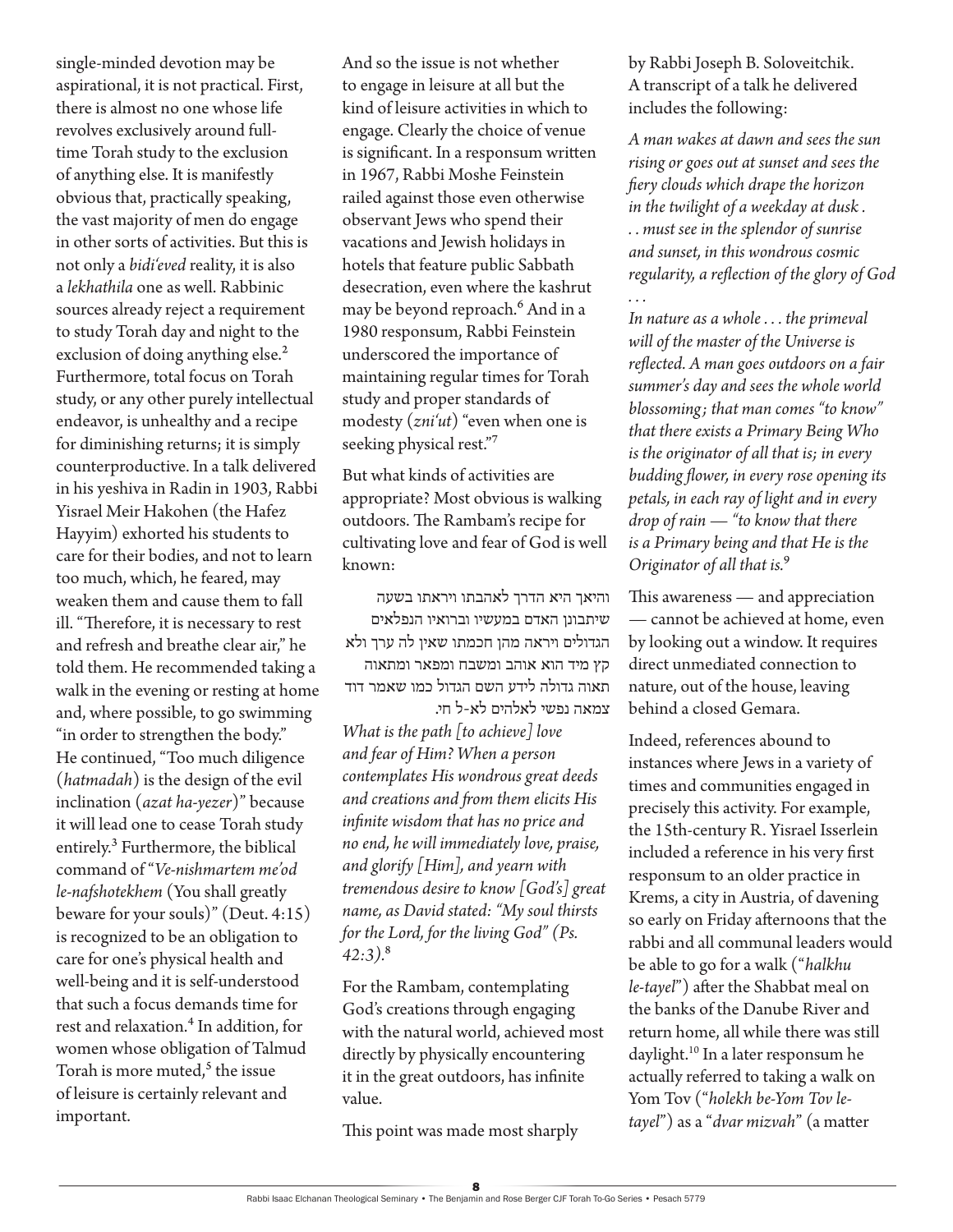that is considered a *mizvah*).<sup>11</sup> A century later, R. Mosheh Isserles (Rama) wrote that he engaged in the study of non-exclusively Torah disciplines "only on Shabbat, Yom Tov and Hol ha-Mo'ed when people go walking (*holkhim le-tayel*)."12 In the 18th century, R. Yaakov Emden even permitted taking a walk on Shabbat to the bourse, or the city's center of business activities, clearly reflecting that such an activity was common at the time.13 But not every time of day is appropriate for this activity. R. Yisrael Meir Hakohen was very disturbed by those who took a stroll during the time when a Torah discourse was taking place in the *bet midrash* and, to make matters worse, while engaging in frivolous talk.14 But, on principle and in general, this kind of leisure activity has much support in Jewish sources.<sup>15</sup>

What about other kinds of leisure activities? There are sources opposed to going to a track to watch horseracing, going to a theater, and even going to a stadium to watch a sporting event on the grounds that they are a *moshav lezim* where frivolous activities ("*lezanut*") take place.16 Practically speaking, however, many of us are comfortable in the theater or at a sporting event and consider these to be acceptable forms of leisure.

 Other activities enjoy a broader range of support:

• R. Hayyim Yosef Azulai (the Hida) reports that he remembers as a young man visiting the Tower of London and seeing strange exotic animals

tied up in chains. This testimony is cited in an article that addresses the appropriateness of visiting a zoo, referring also to evidence that Rabbi Yisrael Isserlein went on Shabbat to see a pair of lions that had been brought to his city.<sup>17</sup>

• Playing chess was a well-known accepted leisure activity, with stories often told about Hasidic Rebbes playing that game on Christmas Eve.<sup>18</sup>

• Visiting museums also enjoyed a measure of support. *The Jewish Chronicle* (London) published an article in 1935 in which Rabbi Kook is cited as saying, "When I lived in London, I used to visit the National Gallery, and my favorite pictures were those of Rembrandt."19

• Playing ball was universally accepted as legitimate, and there is evidence that it was done by Jews throughout medieval times, although there was a sharp disagreement between R. Shlomo Luria (Maharshal) and R. Mosheh Isserles (Rama) as to whether or not it is permitted on Yom Tov.<sup>20</sup>

• Engaging in physical exercise was widely accepted as legitimate. R. Hayyim Soloveitchik used to box with his students; R. Yosef Yozel Horowitz (later "the Alter of Novaredok") and R. Aharon Walkin (later the author of *She'elot u-Teshuvot Zkan Aharon*) used to wrestle one another as young men in Riga; Rabbi Yaakov Kamenetsky was known to be the best swimmer in the Lomza Yeshiva; and R. Shlomo Goren (later the Ashkenazi Chief Rabbi of Israel) reported that he did fifty pushups a day.<sup>21</sup>

There is, thus, no doubt that leisure activities are central for the personal and spiritual growth of the human being and the Jew.<sup>22</sup>

In one of his posthumously published works, Rabbi Joseph B. Soloveitchik wrote:

*The service of God is perpetual, without cessation . . . Halakhah, which requires a particular form of life consecrated to the one goal of fulfilling God's will, penetrated with its glowing lamp into the hidden places of concrete human existence, physical and spiritual, omitting nothing, oblivious to nothing. . . Worship begins with physiological functions like nutrition and copulation, with the intimate feelings of the individual, with love of parents, and then moves through all of man's public manifestations, his conduct in every nook and cranny of reality, culminating in connections to friends and companions, in business dealings, in professional work that serves society, in the manufacture of economic-industrial products, in social and national initiatives ... Halakhah is concerned with each and every stage of life and leaves its distinctive marks on all of them.*<sup>23</sup>

I would add leisure activities to this list. They too need to be determined by appropriate values and engaged in for appropriate purposes. Shlomo ha-Melekh taught us (Mishlei 3:6), "*Be-khol derakhekha da'ehu* (In all your ways you should know Him)." Hazal taught us (Mishnah *Avot* 2:12), "*Ve-khol ma'asekha yihiyu le-shem Shamayim* (And all your activities should be for the sake of Heaven)."



Find more shiurim and articles from Rabbi Dr. Schacter at https://www.yutorah.org/rabbi-dr-jacob-j-schacter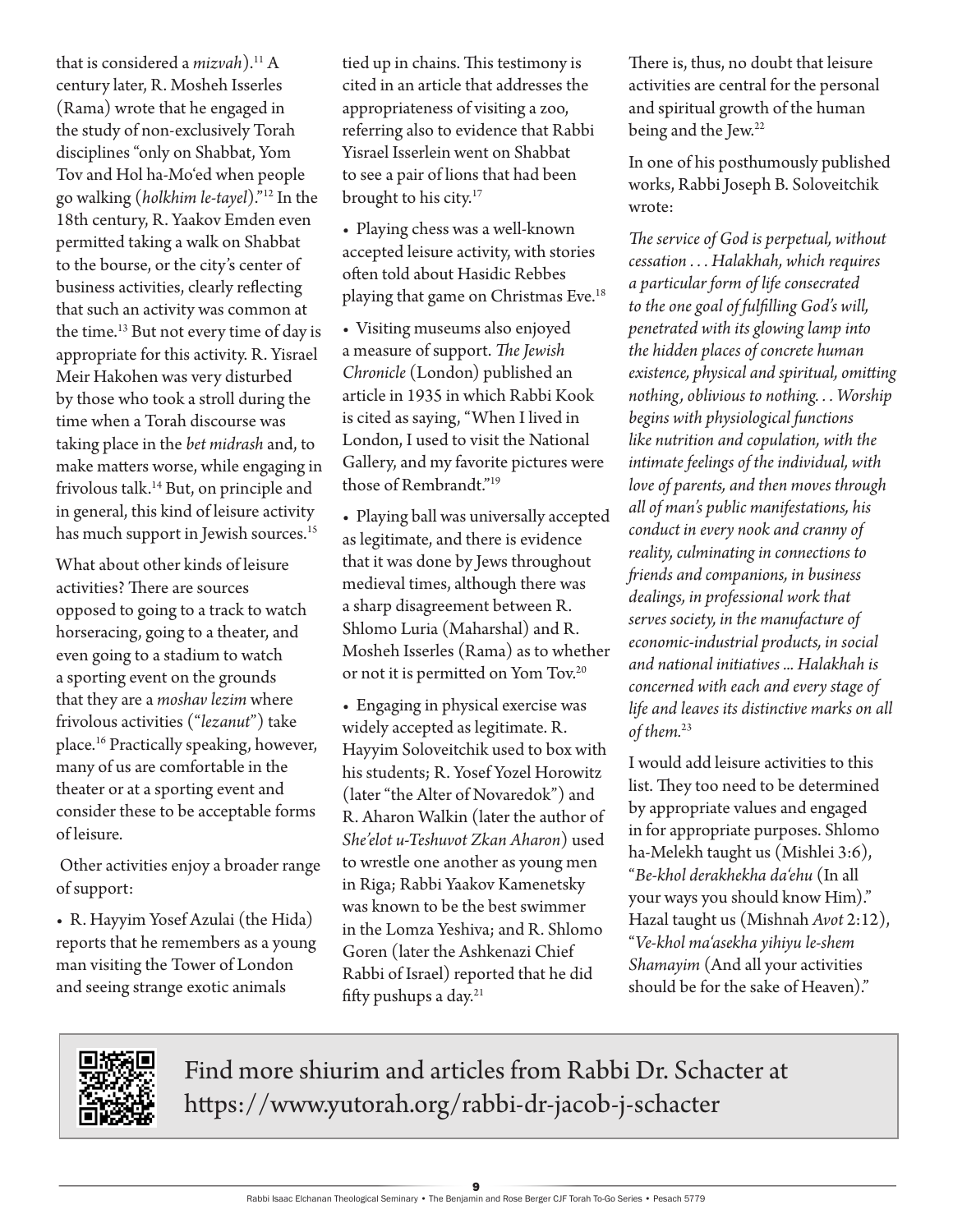#### **Endnotes**

1 My thanks to my wife, Yocheved Schacter, for reminding me of this idea.

2 See Rambam, *Mishneh Torah*, *Hil. Yesodei ha-Torah* 4:13 (other intellectual disciplines); *Hil. Talmud Torah* 1:12 (business); *Shulhan Arukh*, *Yore De'ah* #246:1, 4.

3 See Nachum Amsel, "Sports and Judaism," *The Encyclopedia of Jewish Values* ( Jerusalem and New York, 2015), 217 (Hebrew), #48.

4 See, for example, R. Moshe Sternbuch, *Sefer Ta'am va- Da'at*, vol. 3 (on Devarim) (1962), 41.

5 See Rambam, *Mishneh Torah*, *Hil. Talmud Torah* 1:13.

6 R. Moshe Feinstein, *Iggerot Mosheh*, "*Iggerot Hashkafah*" ( Jerusalem, 2011), 365, #1.

7 Ibid., p. 370, #4.

8 See Rambam, *Mishneh Torah*, *Hil. Yesodei ha-Torah* 2:2.

9 R. Joseph B. Soloveitchik, *On Repentance* (Northvale and London, 2000), 131-32.

10 R. Israel Isserlein, *Terumat ha-Deshen*, #1.

11 Ibid., #77.

12 R. Mosheh Isserles, *Shut ha-Rama* #7.

13 R. Yaakov Emden, *She'ilat Yavez*, vol. 1, #167.

14 R. Yisrael Meir Hakohen, *Mishnah Berurah*, *Hil. Shabbat* #290:7.

15 For additional examples, see R. Menahem Slay, "*Ha-Tiyul be-Sifrut ha-Shu"t*," *Ha-Ma'ayan* 16:3 (1976):17-35.

16 See R. Menashe Klein, *Mishneh Halakhot*, vol. 6, #270; R. Moshe Feinstein, *Iggerot Mosheh*, *Yoreh De'ah*, vol. 4, #11.

17 R. Zvi Aryeh Friedman, "*Ha'arot ve-He'arot*," *Ha-Ma'or* 69:2 (Kislev-Tevet 5776):100.

18 See "*Mishak ha-Shehmat be-'Nitl' u-She'ar Yemot ha-Shanah*," *Hamachne Hachareidi* #1625 ( January 2, 2014):36.

19 A. Melnikoff, "Rabbi Kook on Art," *The Jewish Chronicle* (September 13, 1935).

20 *Encyclopeadia Judaica*, vol. 19 (2007), pp. 128-29; Robert Henderson, "Moses Provencal on Tennis," *Jewish Quarterly Review* 26:1 (1935):1-6; Saul J. Berman, "Playing Ball on *Shabbat* and *Yom Tov*," *The Edah Journal* 1:1 (2000):1-13; response by Elie Berman, in "Edah Journal Responses;" Nachum Amsel, "Sports and Judaism," pp. 324-32, 213-21 (Hebrew); Maharshal, *Yam Shel Shlomoh*, Bezah, Ch. 1, #34; Rama, *Orah Hayyim*, Hil. Yom Tov #518:1.

21 Nachum Amsel, "Sports and Judaism," p. 217, #49, 52; p. 220, #70.

22 For further references that discuss this idea, see Yitzchak Blau, "Modern Orthodox Arguments Against Television," *Tradition* 44:2 (2011):53-71; Shalom Carmy, Avi Woolf and Yitzhak Blau, "The One Thing Money Can't Buy," *Tradition* 45:1 (2012):1- 11; Norman Lamm, "A Jewish Ethic of Leisure," in *Faith and Doubt: Studies in Traditional Jewish Thought* (New York, 1971), 186-211; Josef Pieper, *Leisure: The Basis of Culture* (South Bend, 1998); R. Aharon Reichman, "*She'elot ha-Nish'alot Biymei Ben ha-Zemanim*," *Hamachne Hachareidi* #1604 ( July 18, 2013):24-25; #1605 ( July 25, 2013):24-25; David Singer, "Is Club Med Kosher?: Reflections on Synthesis and Compartmentalization," *Tradition* 21:4 (1985):27-36; Shalom Carmy, "Rejoinder: Synthesis and the Unification of Human Existence," *Tradition* 21:4 (1985):37-51; David Stav, *Ben ha-Zemanim: Tarbut, Biluy u-Penai be-Halakhah u-be-Mahshavah* (Tel Aviv, 2012); Gil Student, "Is Leisure Kosher?," (August 18, 2014), [www.ou.org/](http://www.ou.org/life/inspiration/leisure-kosher) [life/inspiration/leisure-kosher](http://www.ou.org/life/inspiration/leisure-kosher).

23 Rabbi Joseph B. Soloveitchik, *Worship of the Heart* ( Jersey City, 2003), 164-65. Rambam's statement in his *Mishneh Torah*, *Hil. De'ot* 3:2-3, cited by Rabbi Soloveitchik, is very relevant to this point.

#### Rebbetzin Schacter

**Brian** is an investment banker<br>who works long hours and<br>seldom takes time to relax.<br>He has moved up the career ladder who works long hours and seldom takes time to relax. steadily, though he does not enjoy his work. The atmosphere there is tense and high pressured, and he feels that he is on a trajectory that has taken on a life of its own. Brian's wife complains that she finds it impossible to live with him in this tightly wound state of his:

She rarely sees him enjoying himself and he is always preoccupied with the next work deadline, leaving her feeling as if she is walking on eggshells. He is aware that his strained existence has reached crisis proportions, but he has no idea how he got into this mess in the first place, nor how to now break this cycle of madness in order to pursue alternative options.

Ora is a physician in a solo practice. She loves her work, but never has enough time in the day to meet the demands of her position. Ora cannot remember the last time she went out to dinner, much less took a day off. The basic needs of her three children and the time demands of their afterschool games absorb all her hours on weeknights and weekends. Lately, Ora has been having trouble sleeping and feels anxious often; she has been losing weight and knows that it is related to never feeling that she can meet the needs and expectations of her family and patients. She panics about work responsibilities when she is not there and about her family and other non-work matters when it is impossible for her to attend to those.

Leisure time should be spent away from work, domestic chores and school, free from the tasks of daily living. Furthermore, many of us are busy every hour of our day and cannot rest until every "t" is crossed and "i" is dotted. This intense lifestyle is counterproductive. As long as we are so busy that we do not allow for any white space in our lives, we cannot feel happiness or be introspective and assess our needs.

Brian and Ora are each headed for a personal and professional crash if they don't find time to reflect on what is going on in their lives, and recognize that small or large changes must be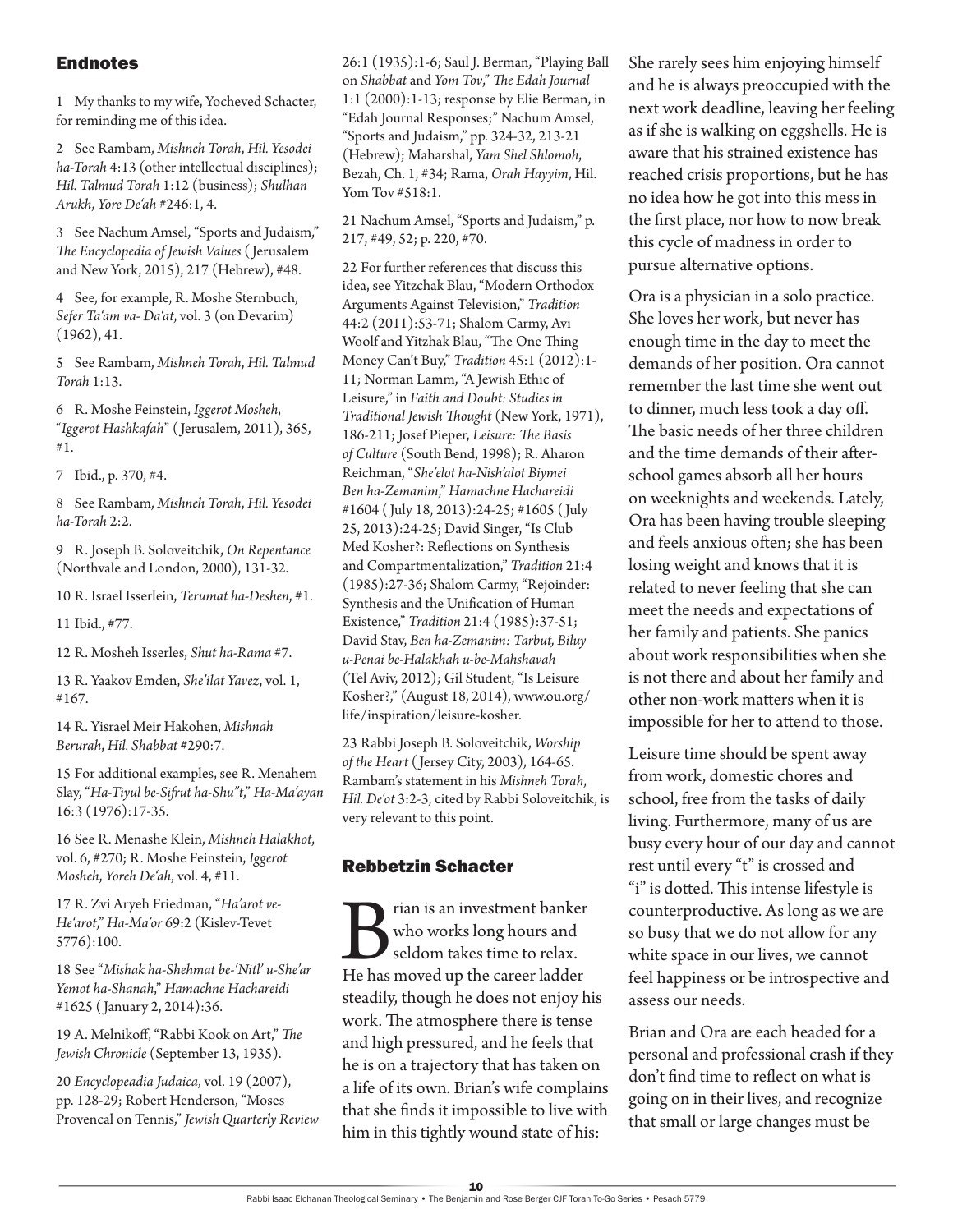made. They must each plan the space to try to understand how they got to their dangerous crossroads and take responsibility to make meaningful changes, one small step at a time.

Leisure time is the best way to offset stress and manage the feeling of being overwhelmed by life. Whether we are overextended as in the cases of Brian and Ora, or just involved with a balanced life of commitments to family, friends and work, leisure time is something precious to incorporate in our lives in regular intervals. Even just short periods of time help us relax: a moment to think, reflect and put coping strategies and de-stressors in place. Thinking about the blessings in our lives, experiencing the gratitude for all that is good is a very important way to begin each day. Exercise, even moderate exercise such as walking and talking with a friend and/or family member regularly, is a modest but stellar way of integrating leisure time in our daily routine, and helps avert the dangers of overdrive, burnout, anxiety and depression.

I think about leisure time as having two important stages. The first is to choose and pursue activities and people who relax us. This may involve hobbies we are good at or which we simply enjoy. Sometimes they are solo pursuits, others are done with friends, family or strangers. Physical activities (swimming, tennis, bicycling), socializing, art (creating or museumgoing), music (playing an instrument or listening), eating, and other experiences that gratify our senses are all part of leisure time. Only when we are relaxed can we move on to the second stage: self-awareness.

Self-awareness is the key to success in professional and personal arenas. The *Harvard Business Review* (https://hbr. org/2018/01/what-self-awarenessreally-is-and-how-to-cultivate-it), among many professional and popular literary sources, cites self-awareness and self-care as the most important variables in determining success for leaders. When we are aware of our strengths and weaknesses, and we can see ourselves for who we are without being self-denigrating or overly self-confident, we can put necessary supports and interventions in place to be our best selves on the job and in our personal relationships.

Brian was concerned about asking for help at work, because he feared that his value would be diminished in the eyes of his superiors and peers. Because Brian was overwhelmed and did not feel cared for, he isolated himself and remained unaware that he needed more validation and support from his superiors and peers. It was the relentlessness of his work schedule that prevented him from self-reflecting and self-assessing, thus perpetuating unmet needs. Furthermore, this ongoing deprivation led him to abuse his position of power (status and money), and he went so far as to purposely or impulsively engage in boundary violations.

Brian began hacking into the accounts of his colleagues and stealing information in an effort to look brilliant and garner the praise and validation which eluded him. This behavior could have been avoided if Brian had the space to introspect, and connect his egregious behavior with his need to be acknowledged and admired by his superiors. Leisure time could have made this self-awareness a possibility and he could have satisfied this need in an acceptable way. Instead, Brian broke professional boundaries and now ran the risk of

being caught committing a serious crime.

Ora was insecure and anxious about her medical practice. She frantically worked and her lack of confidence remained unaddressed. Ora became prone to shouting matches with her husband and children as an outlet of frustration and tension that could have been prevented with the benefit of leisure time to explore her fears and access proper help.

Boundary violations can take the form of speaking or behaving disrespectfully to others. In recent years we have unfortunately learned of leaders who otherwise have made positive contributions to peoples' lives and communities, but who were unaware of their own needs and turned to vulnerable others to satisfy those needs in horrifying scenarios. Consequently, it is critical to create leisure time in order to relax, re-energize, self-assess and get the support and nurturing we need. Collaboration, sharing and learning from others are essential practices to becoming and sustaining the best you. Leisure can help us recalibrate, ensure that we avoid looking inappropriately toward others to lay blame, or worse, engage in abuse. Leisure time is essential in achieving optimum balance in our work and personal lives. Whether we are stressed and overextended, or just busy with life's customary commitments and activities, leisure plays an essential role in relaxing, refreshing and reflecting.

#### Leisure: A Conversation with Rebbetzin Schacter

#### **1) What is an ideal vacation/leisure activity?**

An ideal vacation is one in which